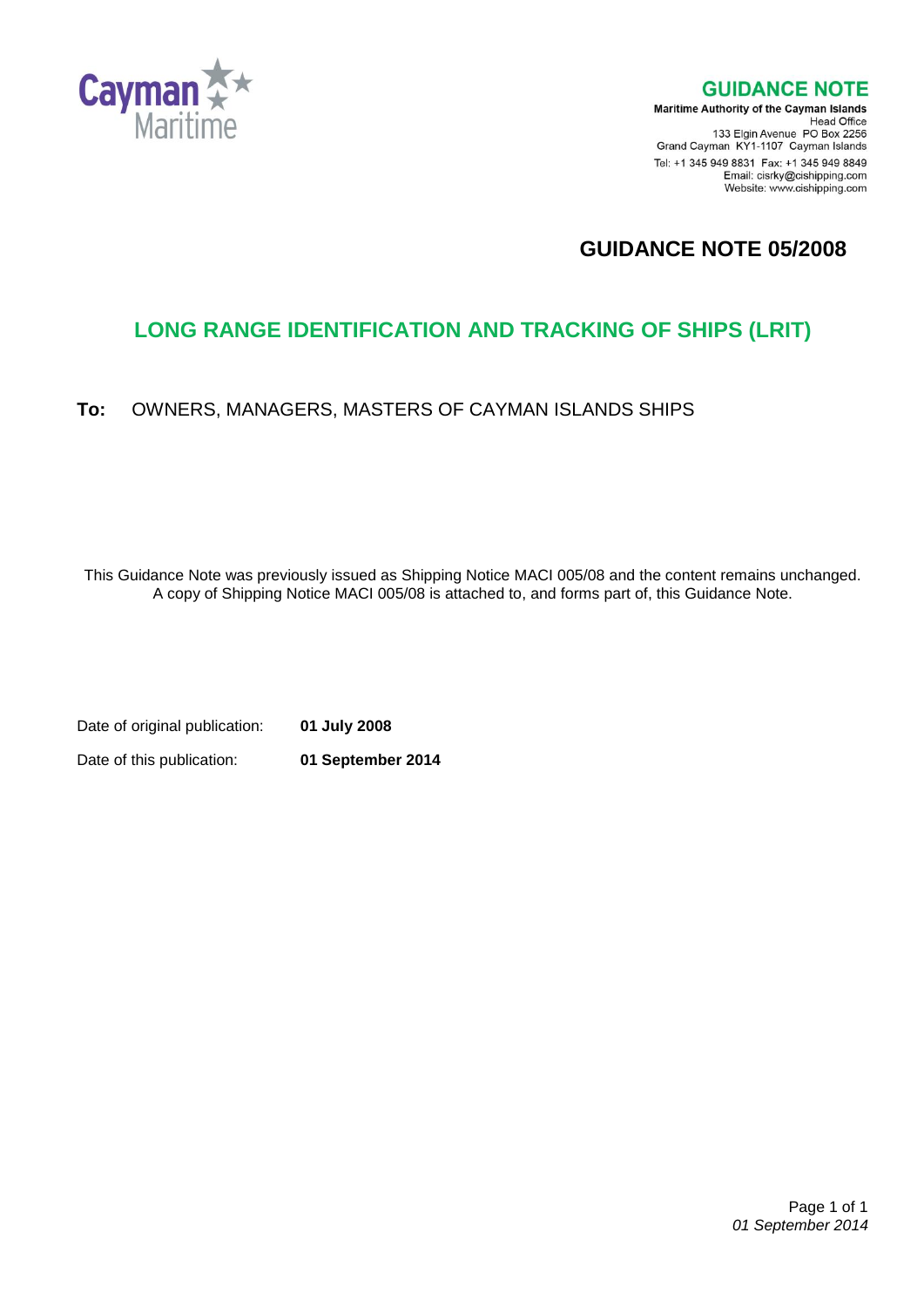

*3rd Floor, Kirk House* 

*22 Albert Panton Street Fax: (1 345) 949 8849 P.O. Box 2256 Tel: (1 345) 949 8831 Grand Cayman KY1-1107 E-mail: [survey@cishipping.com](mailto:survey@cishipping.com) CAYMAN ISLANDS Web site: [www.cishipping.com](http://www.cishipping.com/)*

### **SHIPPING NOTICE NO. MACI 005/08 – LONG RANGE IDENTIFICATION AND TRACKING OF SHIPS (LRIT)**

# **THIS SHIPPING NOTICE CONTAINS INFORMATION TO ASSIST IN COMPLYING WITH THE REQUIREMENTS OF SOLAS V /19-1 (LRIT)**

THIS NOTICE IS DIRECTED PRIMARILY AT:

- OWNERS, MANAGERS OR OPERATORS OF CAYMAN ISLAND SHIPS AND YACHTS OVER 300 GT
- MASTERS OF CAYMAN ISLANDS SHIPS AND YACHTS OVER 300 GT

### **1. Background**

- 1.1. Long Range Identification and Tracking of Ships (LRIT) is a maritime domain awareness initiative developed at IMO as part of the wider Maritime Security measures adopted following the terrorist attacks of 11 September 2001. LRIT allows Administrations to receive position reports from ships flying their Flag wherever they are in the world. It will also allow Governments to receive similar position reports from all ships in the vicinity of their coastlines and territorial waters.
- 1.2. LRIT is given effect through amendments to chapter V of the SOLAS Convention and the introduction of regulation SOLAS V/19-1.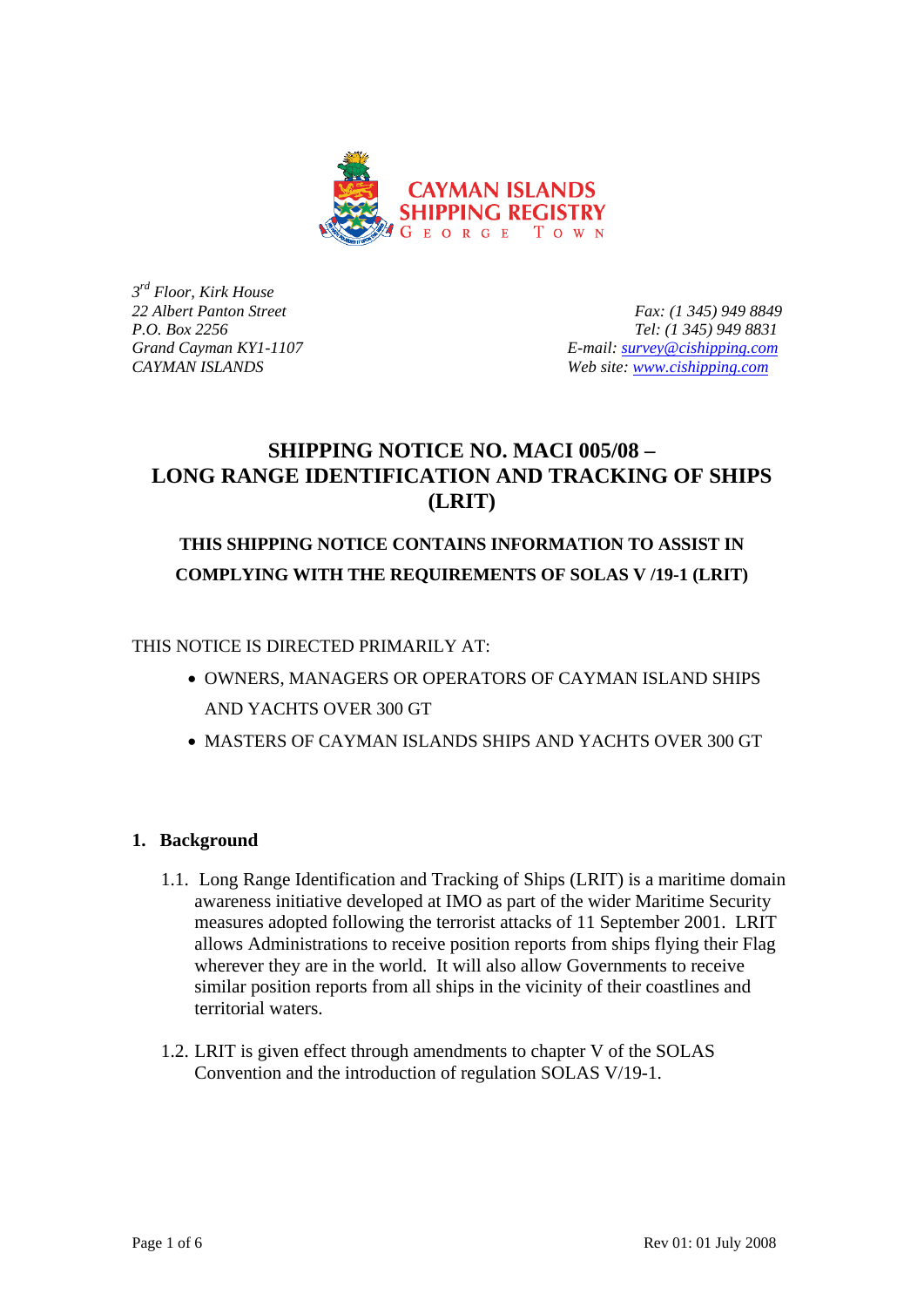- 1.3. This regulation requires ships to transmit the following information for LRIT purposes:
	- the identity of the ship (IMO Number and Name),
	- the position of the ship (Latitude and Longitude), and
	- the date and time of the position report
- 1.4. Owners of Cayman Islands ships will incur no costs associated with the transmission and receipt of the position reports required by LRIT.

#### **2. Application:**

- 2.1. SOLAS V/19-1 applies to the following ships engaged on international voyages:
	- passenger ships, including high-speed passenger craft,
	- cargo ships, including high speed craft, of 300 GT and upwards, and
	- self propelled mobile offshore drilling units, when not on location.
- 2.2. Yachts over 300 GT which are certified under the "Large Yacht Code" or hold a Cargo Ship Safety Radio Certificate are considered subject to the provisions of SOLAS V/19-1 and must comply with the requirements for LRIT.
- 2.3. The above ships must be provided with the capability to automatically transmit the information specified in paragraph 1.3 as follows:
	- 2.3.1. ships constructed before 31 December 2008 and certified for operations:
		- in sea areas  $A1 + A2$  and  $A1 + A2 + A3$  not later than the first survey of the radio installation after 31 December 2008.
		- in sea areas  $A1 + A2 + A3 + A4$  not later than the first survey of the radio installation after 01 July 2009. However these ships must comply with the requirements for ships certified for operations in sea areas  $A1 +$  $A2 + A3$  when operating in those sea areas.
	- 2.3.2. Ships certified solely for operations in sea area A1 and which are fitted with AIS are not required to comply with SOLAS V/19-1.
	- 2.3.3. Ships to which SOLAS V/19-1 applies which are constructed after 31 December 2008 must comply with these requirements upon delivery.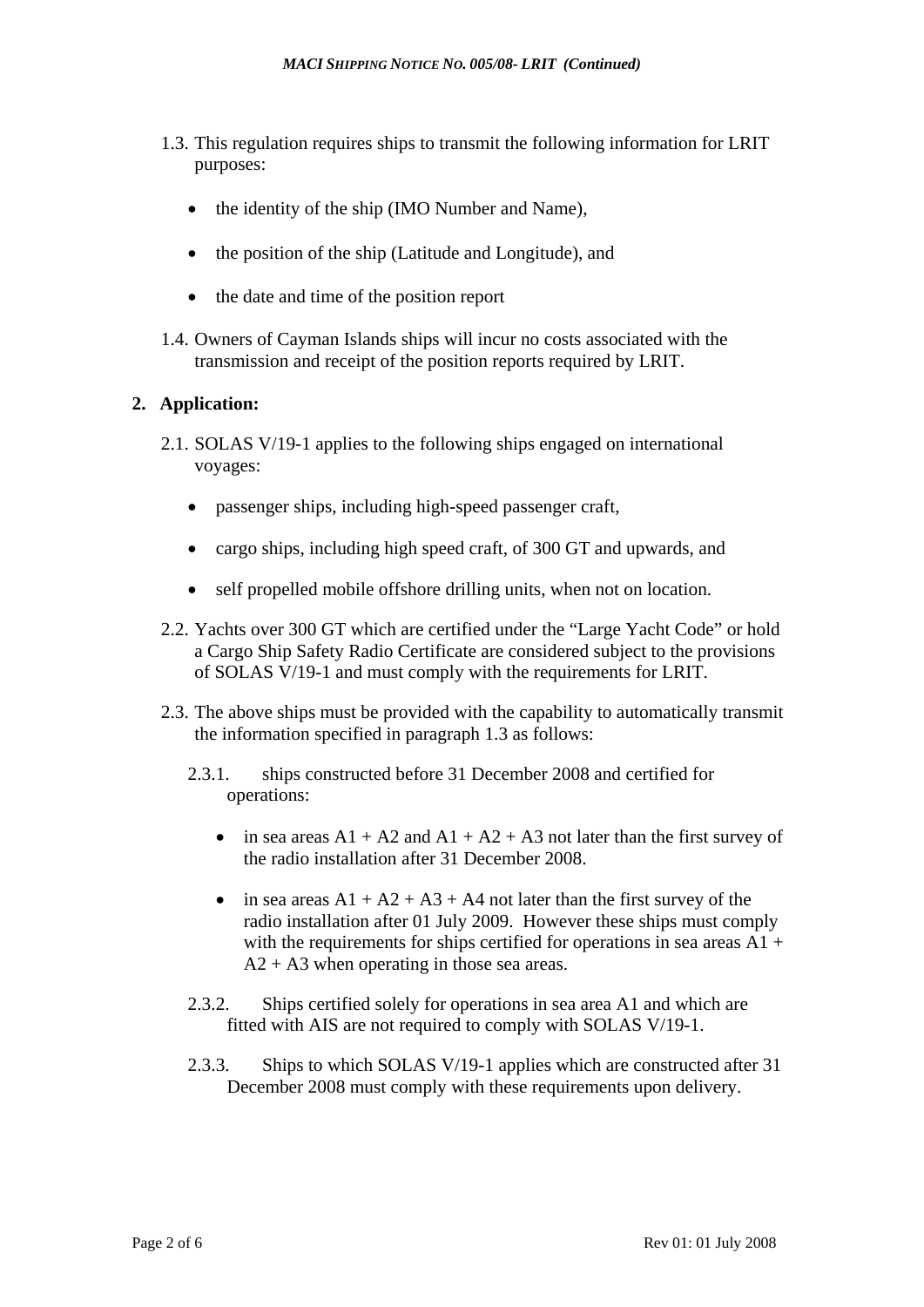2.4. If a ship owner is in any doubt as to the applicability of SOLAS V/19-1 to their Cayman Islands ships they should contact the Cayman Islands Shipping Registry who will advise accordingly.

#### **3. Functionality**

- 3.1. LRIT makes use of existing marine satellite technology to transmit position reports from ships to the Flag Administration and to other Governments with a legitimate right to the information.
- 3.2. The following "platforms" are considered most suited to the transmission of LRIT data, in order of practical suitability:
	- Inmarsat "Mini-C"-type Mobile Earth Station (as used for SSAS and / or commercial tracking applications);
	- Secondary Inmarsat C Mobile Earth Station (typically the "back-up / redundant" GMDSS largely on stand-by);
	- Primary Inmarsat C Mobile Earth Station (typically the main GMDSS and system used for bulk email communications).
- 3.3. From the ship, the position report is sent to a "Data Centre" via an "Application Service Provider" utilising a "Communications Service Provider". The data may also be also forwarded to entitled Governments with a legitimate right to the information via the secure "International Data Exchange".
- 3.4. Position reports are automatically sent every six hours to the Data Centre, however additional position reports may be requested by increasing the position reporting up to each 15 minutes or "polling" for an immediate position report by entitled Governments.

#### **4. The Cayman Islands National Data Centre and Recognised Application Service Provider.**

- 4.1. The Cayman Islands has formed a National Data Centre for the management of LRIT data from Cayman Islands ships.
- 4.2. In addition the Cayman Islands have appointed Pole Star Space Applications Limited as our Recognised Application Service Provider. "Pole Star" is a market leader in the provision of satellite ship tracking services and many Cayman Islands ships already subscribe to their commercial ship tracking service, "Purplefinder".
- 4.3. By using "Pole Star" as the Recognised Application Service Provider and Inmarsat C as the data transfer conduit, hardware compatibility issues will be largely eliminated and equipment costs to ship owners minimised.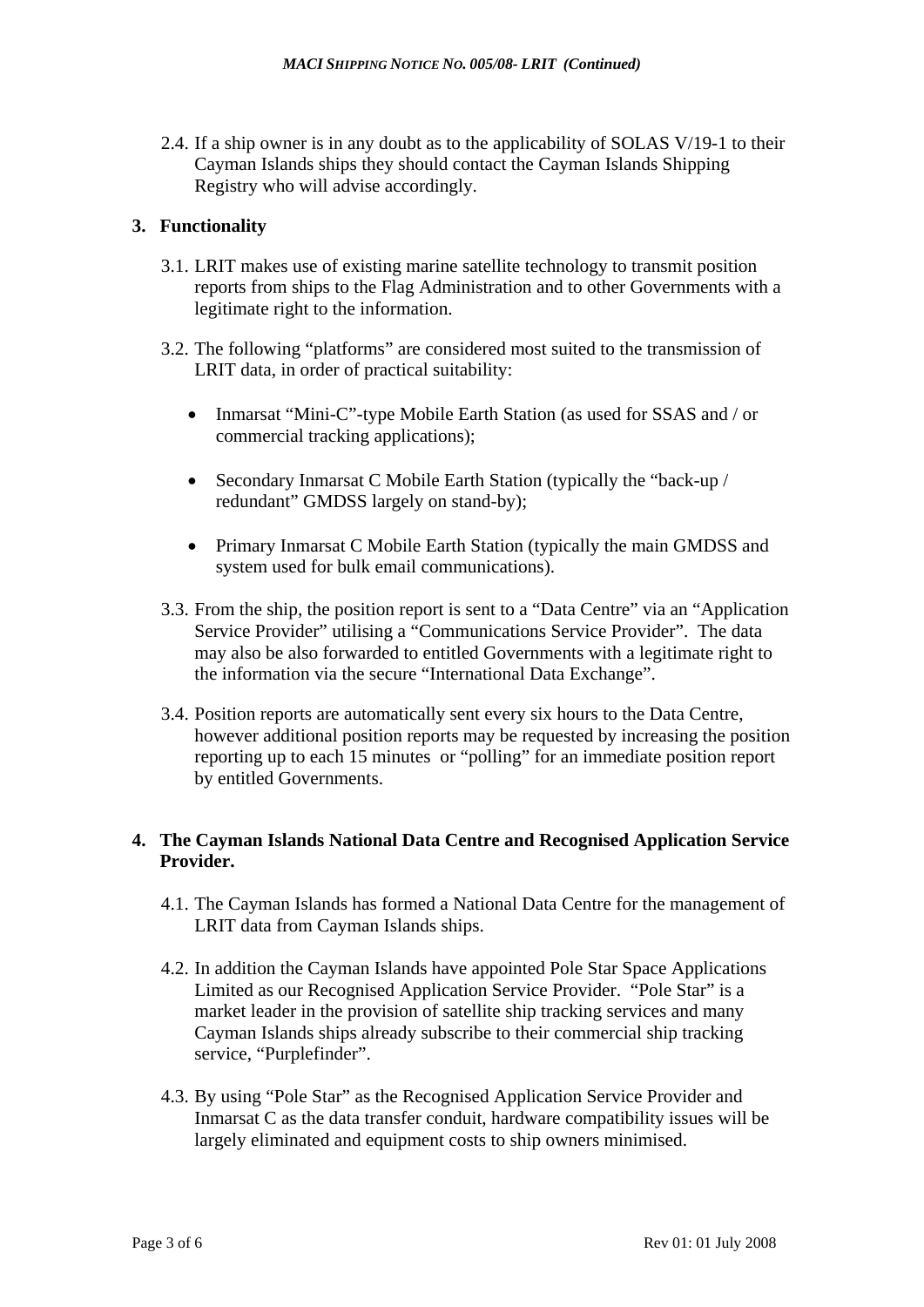#### **5. Actions Required by Ship Owners**

- 5.1. Owners of ships subject to SOLAS V/19-1 will need to register the chosen Inmarsat C Mobile Earth Station for testing with the Recognised Application Service Provider. Contact details are included in Section 8, below.
- 5.2. Once registered, an activation code (known as a Data Reporting and Polling Closed Network Identity or "DNID") and other supplemental commands will be automatically downloaded to the chosen Inmarsat C Mobile Earth Station onboard the ship. This will activate the automatic LRIT transmissions.
- 5.3. Once the LRIT functions have been activated a period of testing, following the test specification guidelines contained in MSC.1/Circ.1257, is required to ensure the reliability and accuracy of the transmitted data. This testing will be carried out remotely by the Recognised Application Service Provider, who will issue a test certificate on successful completion. All ships must hold such a test certificate to comply with SOLAS V/19-1.

### 6. **Compatibility with Existing Hardware**

- 6.1. By utilising Inmarsat C, the GMDSS equipment on the majority of Cayman Islands ships will be able to support LRIT without modification or upgrading (however, note that a small number of Mobile Earth Stations are unable to support LRIT).
- 6.2. Owners of ships with Mobile Earth Stations that do not support LRIT will need to either upgrade one of the Inmarsat C Mobile Earth Stations onboard or preferably install a "stand alone" LRIT terminal.
- 6.3. The Recognised Application Service Provider can advise on known compatibility issues and their possible solutions.

#### **7. Timeframe for Cayman Islands ships.**

- 7.1. Regardless of the date of the survey of the radio installation, all Cayman Islands ships subject to SOLAS V/19-1 must be:
	- registered with the Recognised Application Service Provider,
	- hold a Test Certificate for LRIT, and
	- be capable of transmitting automatic position reports

not later than 01 January 2009.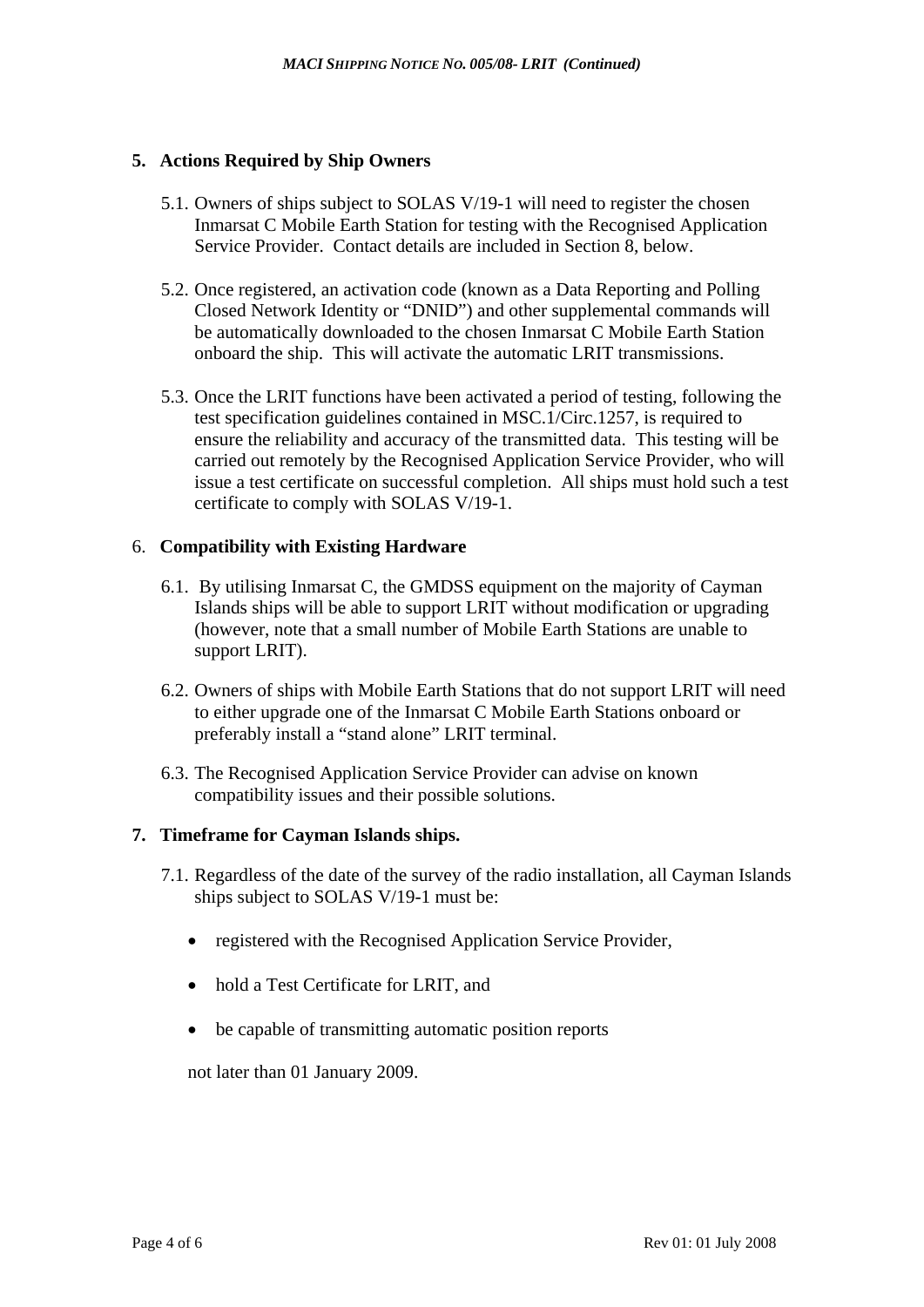#### **8. Contact Details**

- 8.1. For general enquiries on LRIT matters and the application of SOLAS V/19-1 to individual ships and yachts, contact the Cayman Islands Shipping Registry on:
	- [lrit@cishipping.com](mailto:lrit@cishipping.com)
- 8.2. For information regarding LRIT testing with the Recognised Service Provider, contact Pole Star Space Applications Limited on:
	- (Email) [lrittesting@polestarglobal.com](mailto:xxxx@polestar.com)
	- (Telephone)  $+44$  (0)20 7313 7400
	- $(Fax) +44(0)2073137401$

#### **9. Further Information**

- 9.1. General information on LRIT and the requirements for ship owners is available at [www.lrit.com.](http://www.lrit.com/)
- 9.2. The following documents adopted by IMO give full details on the LRIT requirements and its implementation onboard ships.
	- LRIT Regulation **[IMO Resolution MSC.202\(81\)](http://www.lrit.com/documents/imo_resolutions/Resolution%20MSC.202(81)%20-%20LRIT%20Regulation.pdf)**
	- LRIT Timely Establishment **[IMO Resolution MSC.211\(81\)](http://www.lrit.com/documents/imo_resolutions/Resolution%20MSC.211(81)%20-%20LRIT%20Timely%20Establishment.pdf)**
	- Safety & Environment -**[IMO Resolution MSC.242\(83\)](http://www.lrit.com/documents/imo_resolutions/Resolution%20MSC.242(83)%20-%20Safety_Environment.pdf)**
	- Revised performance standards and functional requirements for the LRIT of Ships - **[IMO Resolution MSC.264\(84\)](http://www.lrit.com/documents/imo_resolutions/MSC.264(84).pdf)**
	- Established of the International Data Exchange on an interim basis **[IMO Resolution MSC.265\(84\)](http://www.lrit.com/documents/imo_resolutions/MSC.265(84).pdf)**
	- Guidance on the implementation of the LRIT system **[IMO Resolution MSC.1/Circ.1256](http://www.lrit.com/documents/imo_resolutions/MSC.1-Circ.1256%20.pdf)**
	- Guidance on the survey and certification of compliance of ships with the requirement to transmit LRIT information - **[IMO Resolution MSC.1/Circ.1257](http://www.lrit.com/documents/imo_resolutions/MSC.1-Circ.1257.pdf)**
	- Guidance to Search and Rescue services in relation to requesting and receiving LRIT information - **[IMO Resolution MSC.1/Circ.1258](http://www.lrit.com/documents/imo_resolutions/MSC.1-Circ.1258.pdf)**